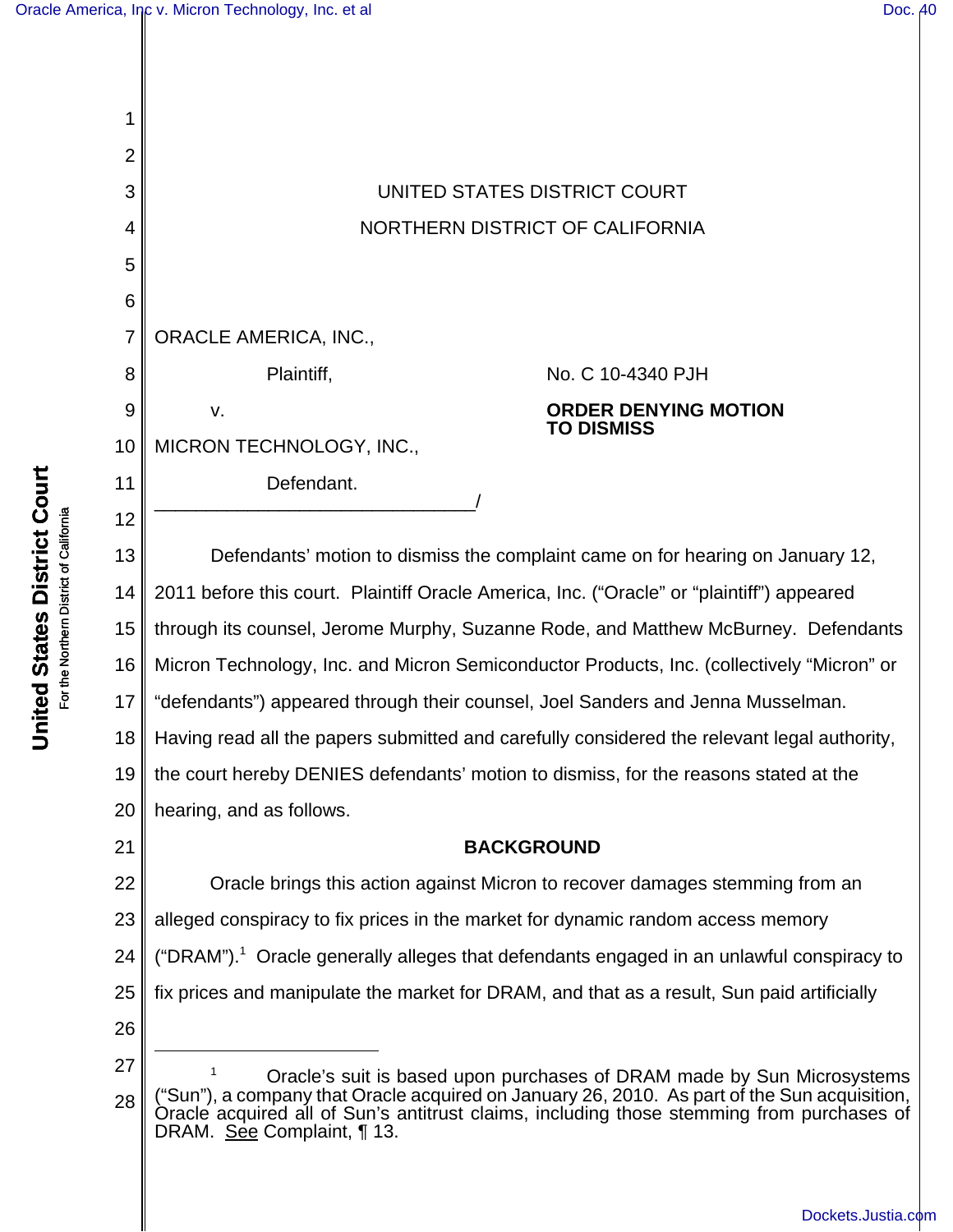**United States District Court United States District Court** For the Northern District of California For the Northern District of California

1 2 inflated prices for DRAM, in violation of federal and state antitrust laws. See generally Complaint.

3 A. Background Allegations

4 5 6 7 8 9 10 11 12 13 14 More specifically, plaintiff alleges that from 1998 through 2002, Sun purchased over \$2 billion worth of DRAM from defendants for incorporation into the servers and workstations that Sun designed and sold. Complaint, ¶ 46. Sun's DRAM purchases occurred in one of two ways: first, Sun employed a team of buyers and supply chain managers in the U.S. who negotiated the purchase of DRAM directly with DRAM manufacturers, including defendants. See id., 149. Sun purchased industry-standard DRAM modules from defendants, as well as customized DRAM modules, for use in Sun products. Id., ¶ 50. Second, Sun also purchased finished servers and workstations that incorporated DRAM sold by defendants.  $Id.$ , 151. These servers and workstations were manufactured by third party external manufacturers, who purchased the DRAM pursuant to the DRAM prices negotiated by Sun's buyers and supply chain managers in the U.S. Id.

15 16 17 As a result of defendants' unlawful activities, plaintiff alleges that Sun purchased artificially inflated DRAM – via both direct purchases of DRAM from defendants, and via Sun's purchase of DRAM-containing products from external manufacturers.

18 19 20 21 Plaintiff now asserts three claims against defendants: (1) violation of the Sherman Act, 15 U.S.C., § 1; (2) violation of California's Cartwright Act, Cal. Bus. & Prof. Code §§ 16700 et seq.; and (3) violation of California's Unfair Competition Act, Cal. Bus. & Prof. Code §§ 17200 et seq.

22 B. Instant Motion

28

23 24 25 Defendants' motion to dismiss originally targeted multiple claims for dismissal, including all indirect purchaser claims under federal law, and claims based on foreign DRAM purchases.

26 27 On December 3, 2010, however, the parties filed a stipulation that significantly narrowed the matters presented by plaintiff's complaint, and thus, the arguments on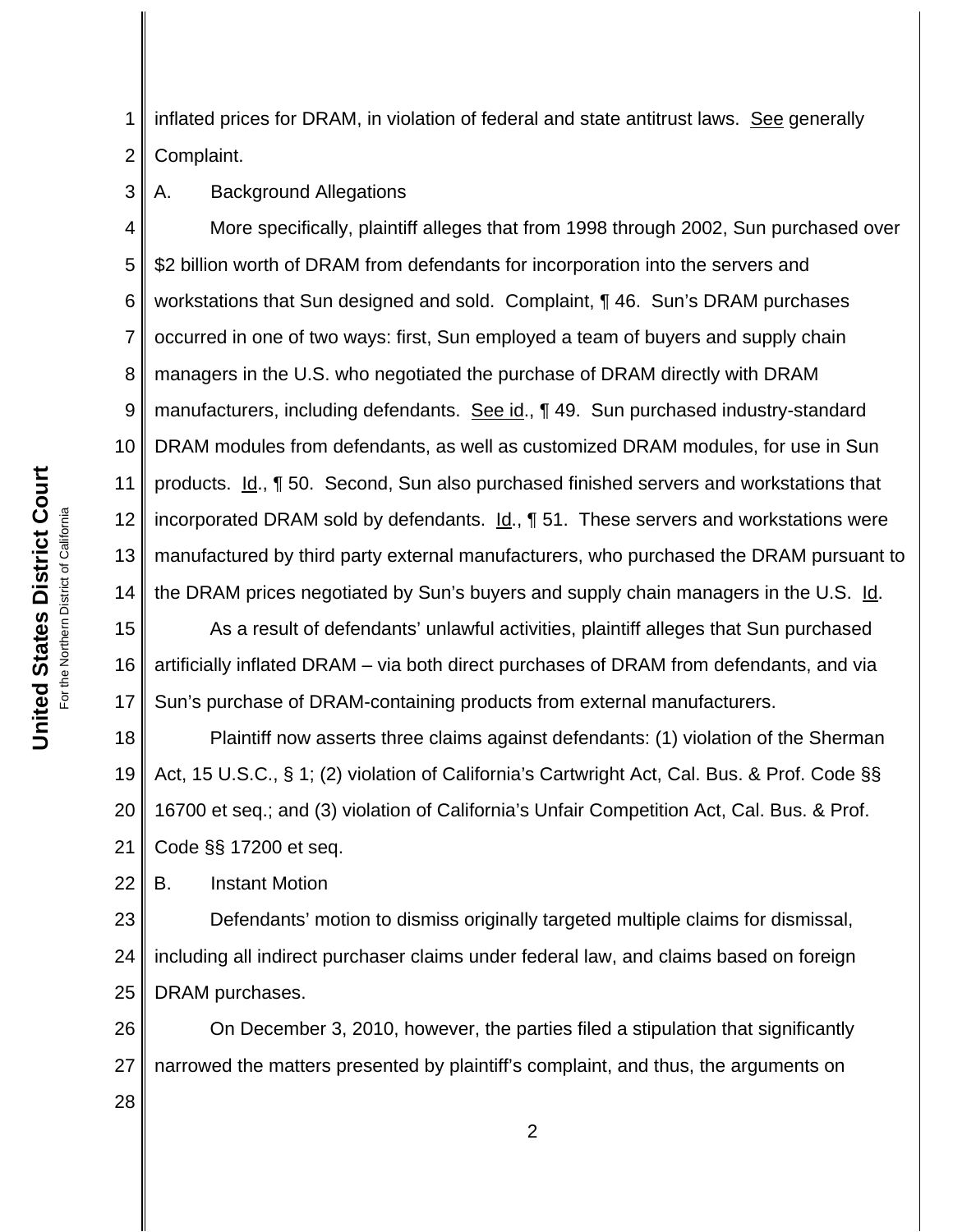1 2 3 dismissal. Pursuant to this stipulation, defendants now target only those claims based on Sun's purchase of DRAM-containing servers and workstations from external manufacturers.

## **DISCUSSION**

## 5 A. Legal Standard

4

6 7 8 9 10 11 A motion to dismiss under Rule 12(b)(6) tests for the legal sufficiency of the claims alleged in the complaint. **Ileto v. Glock, Inc., 349 F.3d 1191, 1199-1200** (9th Cir. 2003). Review is limited to the contents of the complaint. Allarcom Pay Television, Ltd. v. Gen. Instrument Corp., 69 F.3d 381, 385 (9th Cir. 1995). To survive a motion to dismiss for failure to state a claim, a complaint generally must satisfy only the minimal notice pleading requirements of Federal Rule of Civil Procedure 8.

12 13 14 15 16 17 18 19 20 21 Rule 8(a)(2) requires only that the complaint include a "short and plain statement of the claim showing that the pleader is entitled to relief." Fed. R. Civ. P. 8(a)(2). Specific facts are unnecessary – the statement need only give the defendant "fair notice of the claim and the grounds upon which it rests. Erickson v. Pardus, 551 U.S. 89, 93 (citing Bell Atlantic Corp. v. Twombly, 550 U.S. 544, 555 (2007)). All allegations of material fact are taken as true. Id. at 94. However, a plaintiff's obligation to provide the grounds of his entitlement to relief "requires more than labels and conclusions, and a formulaic recitation of the elements of a cause of action will not do." Twombly, 550 U.S. at 555 (citations and quotations omitted). Rather, the allegations in the complaint "must be enough to raise a right to relief above the speculative level. Id.

22 23 24 25 26 A motion to dismiss should be granted if the complaint does not proffer enough facts to state a claim for relief that is plausible on its face. See id. at 558-59. "[W]here the wellpleaded facts do not permit the court to infer more than the mere possibility of misconduct, the complaint has alleged-but it has not show[n] that the pleader is entitled to relief. Ashcroft v. Iqbal, \_\_ U.S. \_\_, 129 S.Ct. 1937, 1950 (2009).

In addition, when resolving a motion to dismiss for failure to state a claim, the court

27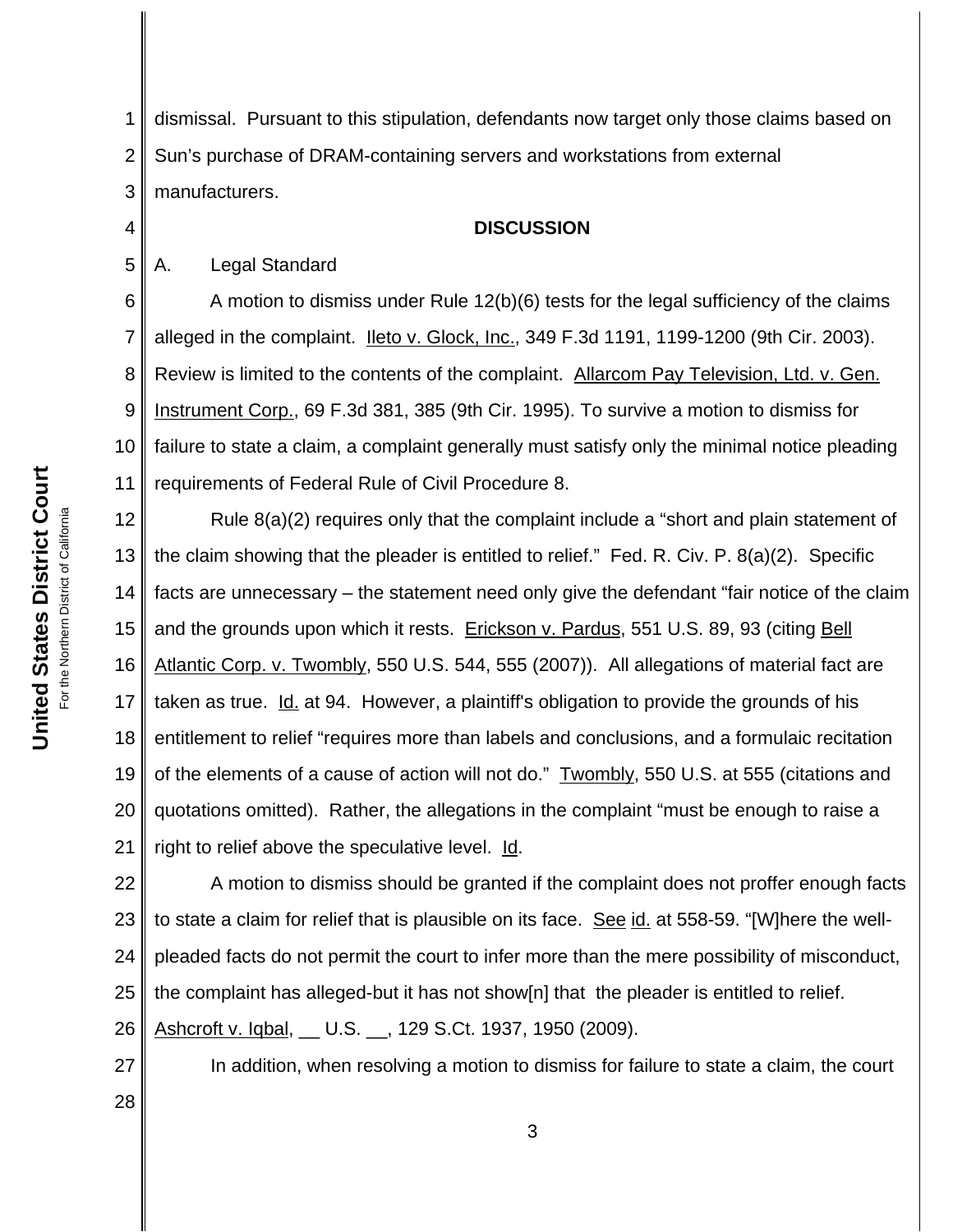1 2 3 4 5 6 7 8 9 10 11 may not generally consider materials outside the pleadings. Lee v. City of Los Angeles, 250 F.3d 668, 688 (9th Cir. 2001). There are several exceptions to this rule. The court may consider a matter that is properly the subject of judicial notice, such as matters of public record. Id. at 689; see also Mack v. South Bay Beer Distributors, Inc., 798 F.2d 1279, 1282 (9th Cir. 1986) (on a motion to dismiss, a court may properly look beyond the complaint to matters of public record and doing so does not convert a Rule 12(b)(6) motion to one for summary judgment). Additionally, the court may consider exhibits attached to the complaint, see Hal Roach Studios, Inc. V. Richard Feiner & Co., Inc., 896 F.2d 1542, 1555 n.19 (9th Cir. 1989), and documents referenced by the complaint and accepted by all parties as authentic. See Van Buskirk v. Cable News Network, Inc., 284 F.3d 977, 980 (9th Cir. 2002).

B. Analysis

13 14 15 16 17 18 19 The parties agree that resolution of defendants' motion requires analysis of only one issue: whether Sun has antitrust standing under California's Cartwright Act to assert claims based on Sun's indirect purchases of DRAM incorporated into finished products (i.e., DRAM-containing products). As noted, Sun alleges that it purchased finished DRAMcontaining products from external manufacturers (EMs), who had previously in turn directly purchased DRAM from defendants – at prices expressly negotiated by Sun. See, e.g., Complaint, ¶ 51.

20 21 22 23 24 25 26 27 By way of background, and as previously noted by the court on the numerous occasions it has had to consider the differing parameters of the antitrust standing inquiry, antitrust standing refers to the standing requirements that a plaintiff must satisfy in all private antitrust suits seeking monetary damages under federal and state antitrust statutes. A plaintiff seeking monetary damages for antitrust violations must prove that he or she has been (1) "injured in his business or property;" (2) "by reason of anything forbidden in the antitrust laws...". See, e.g., 15 U.S.C. § 15(a). In Assoc. Gen. Contractors of Cal. v. Cal. State Council of Carpenters, 459 U.S. 519, 535 (1983)("AGC"), the Supreme Court

For the Northern District of California For the Northern District of California

12

28

**United States District Court**

**United States District Court**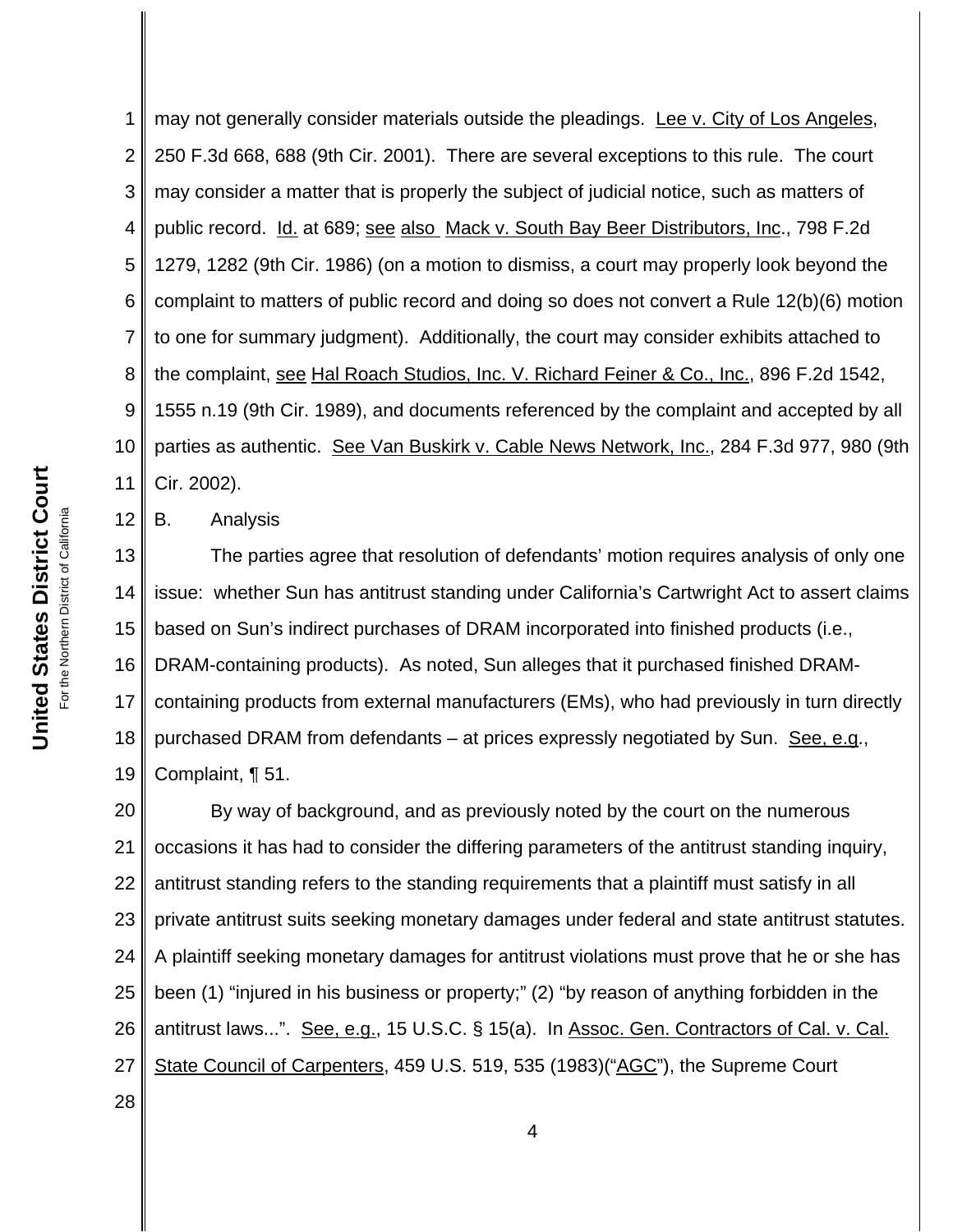1 2 3 4 5 6 7 8 fashioned a general balancing test to be used in determining whether a plaintiff is a proper party to bring an antitrust claim. The AGC test enumerates a variety of factors that are employed in "evaluat[ing] the plaintiff's harm, the alleged wrongdoing by the defendants, and the relationship between them," in order to determine standing. Id. These factors include the nature of the injury alleged, the directness of the injury, the speculative nature of the harm, the risk of duplicative recovery, and the complexity in apportioning damages. The Ninth Circuit has embraced this test, announcing its commitment to the AGC factors in American Ad Mgmt., Inc. v. Gen. Tel. Co., 190 F.3d 1051, 1054-55 (9th Cir. 1999).

9 10 11 12 In order to resolve the broader question of Sun's antitrust standing here, the court must determine the following issues disputed by the parties: (1) whether Sun was a participant in the relevant DRAM market; and (2) whether Sun otherwise generally satisfies the AGC requirements for antitrust standing.

1. Whether Sun Participated in the Relevant Market

14 15 16 17 18 19 20 21 22 23 24 25 26 27 28 Defendants contend that Sun, as an indirect purchaser of DRAM-containing products from external manufacturers, did not participate in the relevant price-fixed market – which defendants define as the market for stand alone DRAM. See AGC, 459 U.S. at 538; Bhan v. NME Hosps., Inc., 772 F.2d 1467, 1470 (9th Cir. 1985)(noting that injured antitrust parties must be participants in the "same market as the alleged malefactors"). According to defendants, only the EMs participated in the relevant market, since they are the true direct purchasers of DRAM from defendants, which was then incorporated into finished products for purchase by Sun. Defendants rely upon and invoke the court's prior reasoning in the In re Dynamic Random Access Memory (DRAM) multidistrict litigation; specifically, the court's order granting judgment on the pleadings in part with respect to the indirect purchaser class of plaintiffs in that action. The court there held that plaintiffs lacked antitrust standing to assert claims under the Cartwright Act, based on the purchase of products in which DRAM is a component. See In re DRAM, MDL No. 02-1486 PJH, Order Granting in Part and Denying in Part Defendants' Motions for Judgment on the Pleadings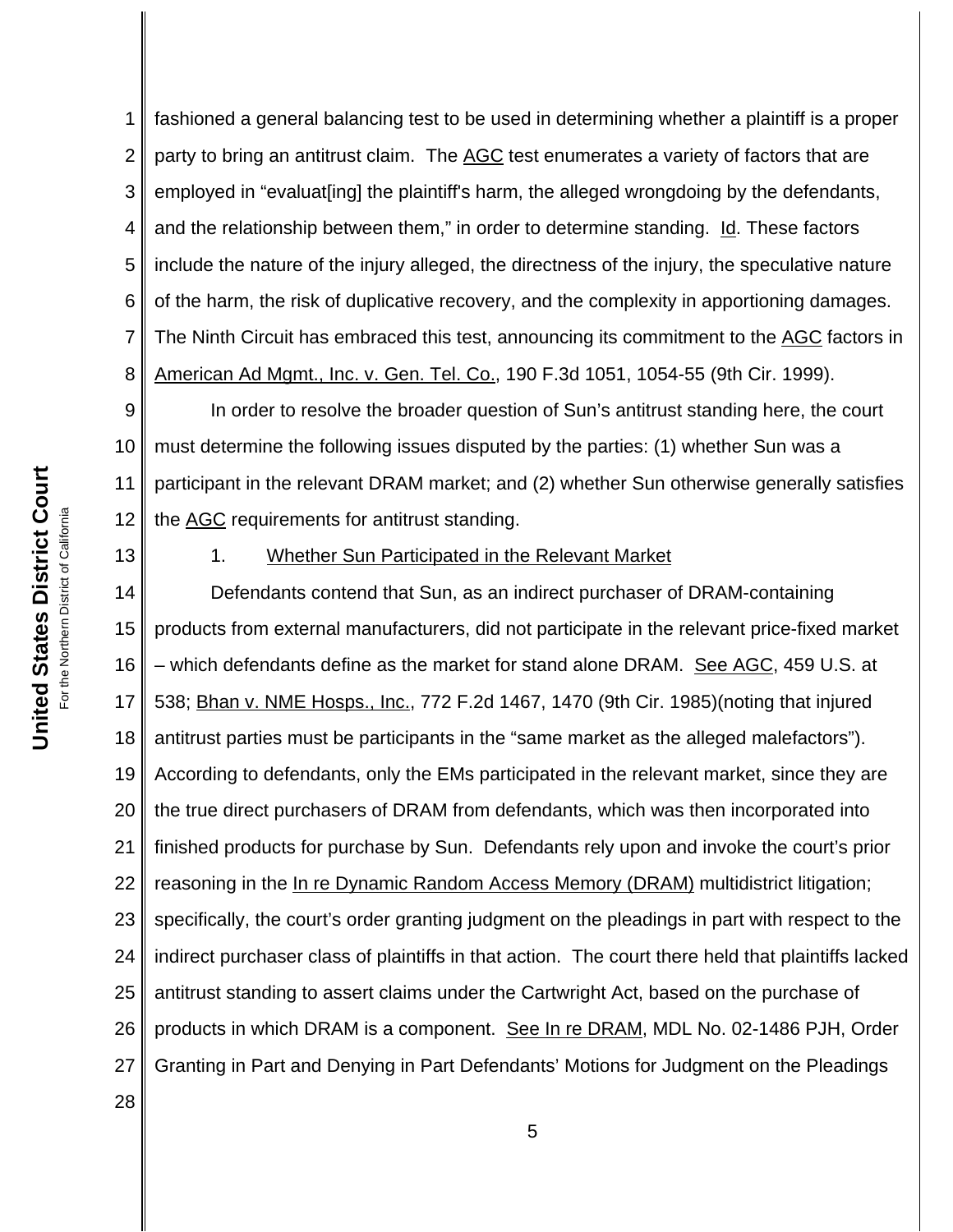1 2 3 4 5 ("Order re Mot. Judgm. Plead.") at 6-18. The court reasoned that, in order to grant antitrust standing, a plaintiff must be a consumer or competitor in the relevant market. Plaintiffs – who were end user consumers of computers and other electronic products – were not participants in the alleged market for DRAM, but rather in related markets for products in which DRAM was a component. See id. at 14.

6 8 9 Oracle, however, contends that the court's prior reasoning does not apply to bar antitrust standing in this instance, because unlike the indirect purchaser plaintiffs in In re DRAM, here Sun *did* participate in the market for DRAM – by negotiating directly with defendants in order to set the prices at which EMs were then required to purchase DRAM.

10 11 12 13 14 15 At first blush, defendants' argument seemingly disposes of Sun's claims, to the extent Oracle seeks recovery based on indirect purchases of DRAM-containing products from third party EMs. Defendants are correct, after all, that in In re DRAM, the court previously recognized a market participation requirement that would apply to the would-be antitrust plaintiffs, and furthermore, that indirect purchasers of component DRAM did not participate in the same market as the DRAM market itself under the Cartwright Act.

16 17 18 19 20 21 22 23 24 25 26 27 Upon closer inspection, however, such a conclusion would be premature here. Defendants may be correct that plaintiff has technically alleged indirect purchaser status via Sun's purchase of component DRAM from EMs; however, fairly reading the complaint, the court finds that plaintiff has *also* alleged Sun's participation in the market for DRAM itself, by virtue of its direct negotiation with defendants and other DRAM suppliers regarding the price at which stand alone DRAM will be sold to the EMs. See, e.g., Complaint, ¶ 49 (Sun's Buyers and supply chain managers "negotiated the purchase of DRAM directly with the DRAM manufacturers," using "publicly available information regarding DRAM prices" such as "spot market prices, contract prices... and other information regarding price trends and supply conditions in the market"); id., ¶ 51 (price of the DRAM contained in EMs' servers and workstations "was negotiated by Sun's buyers and supply chain managers" pursuant to the foregoing "procurement mechanisms ... and then relayed to the third-party

28

United States District Court **United States District Court** For the Northern District of California For the Northern District of California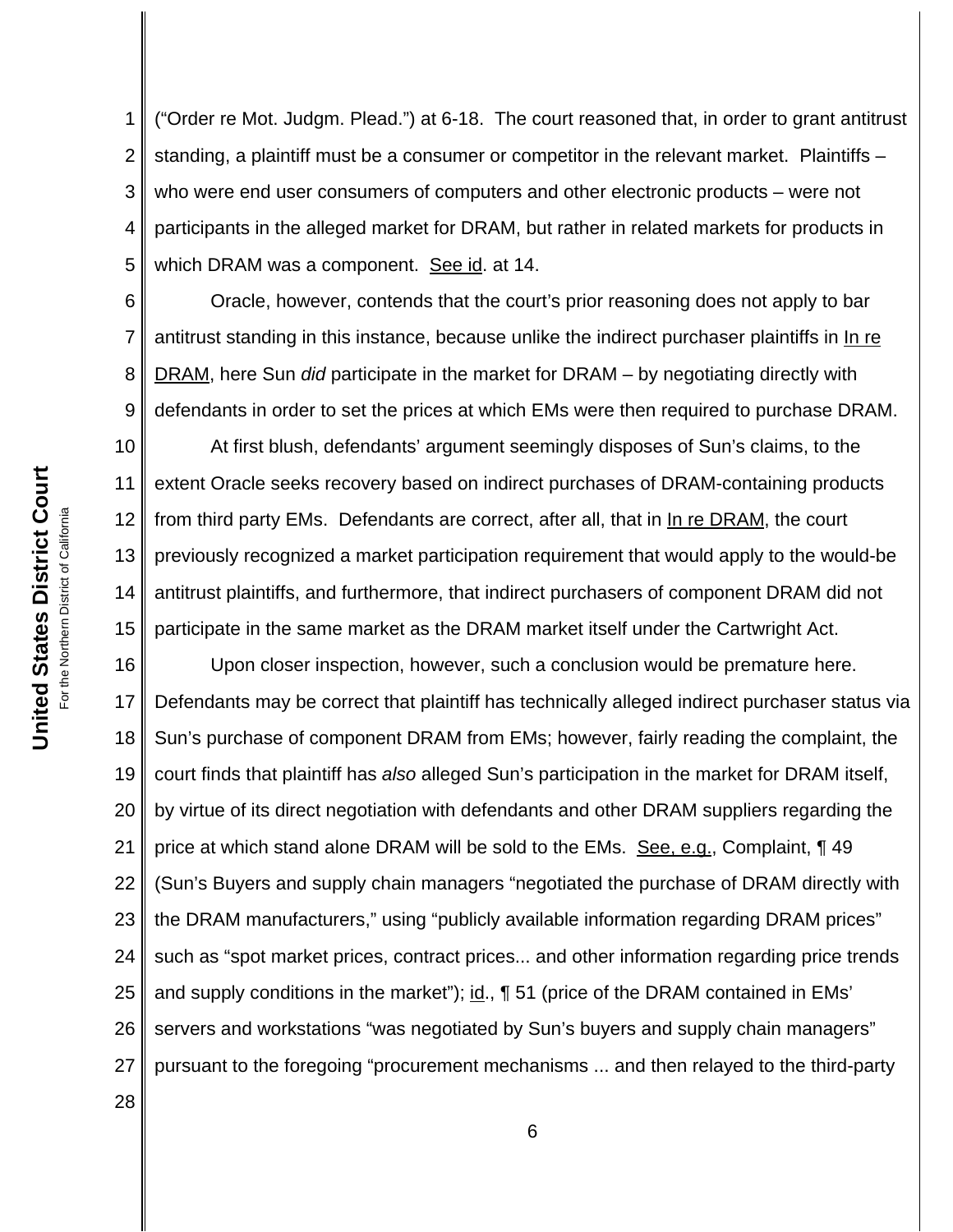1 2 [EMs]"). This fact distinguishes Oracle's allegations from those at issue in the In re DRAM litigation – which involved final end users and consumers of DRAM-containing products.

3 4 5 6 7 8 9 10 Defendants dismiss this distinction, on grounds that only the actual purchaser of stand alone DRAM is relevant, irrespective of any pricing negotiations. Defendants have submitted no legal authority establishing this point, however (indeed, as discovered by the court previously, there is a dearth of case law analyzing the requirements for 'market participation' in any analogous scenario), nor do they offer a persuasive rationale for why 'participation' in the market for DRAM should be narrowly or technically limited to direct 'purchases' in the market for DRAM at the pleading stage – particularly in view of the lack of controlling authority.

11 12 13 14 15 16 17 18 19 20 To the extent, moreover, that defendants rely on the court's summary judgment ruling in Sun v. Hynix, C 06-1665 PJH, such reliance is misguided at this stage. While accurate that the court's ruling expressly held that Sun's EMs, and not Sun, were the true direct purchasers of DRAM from defendants – notwithstanding any overarching pricing strategy maintained by Sun – defendants ignore the fact that the court's summary judgment order (1) was premised on a complete evidentiary record on summary judgment; and (2) considered Sun's standing as a direct purchaser under the federal antitrust laws, not the Cartwright Act. The Cartwright Act, as previously recognized by this court, is notably interpreted more liberally than the Sherman Act. As such, the court's prior holding is of limited value in deciding the present dismissal motion.

21 22 23 24 25 26 In sum, reading the allegations of plaintiff's complaint in the light most favorable to plaintiff, taking note of the distinctions between the present allegations and those involved in the In re DRAM action, and without clear guidance from any legal authority as to the precise issue raised by defendants' arguments, the court hereby DENIES defendants' motion to dismiss, based on grounds that Sun has failed to allege any participation in the market for DRAM.

- 27
- 28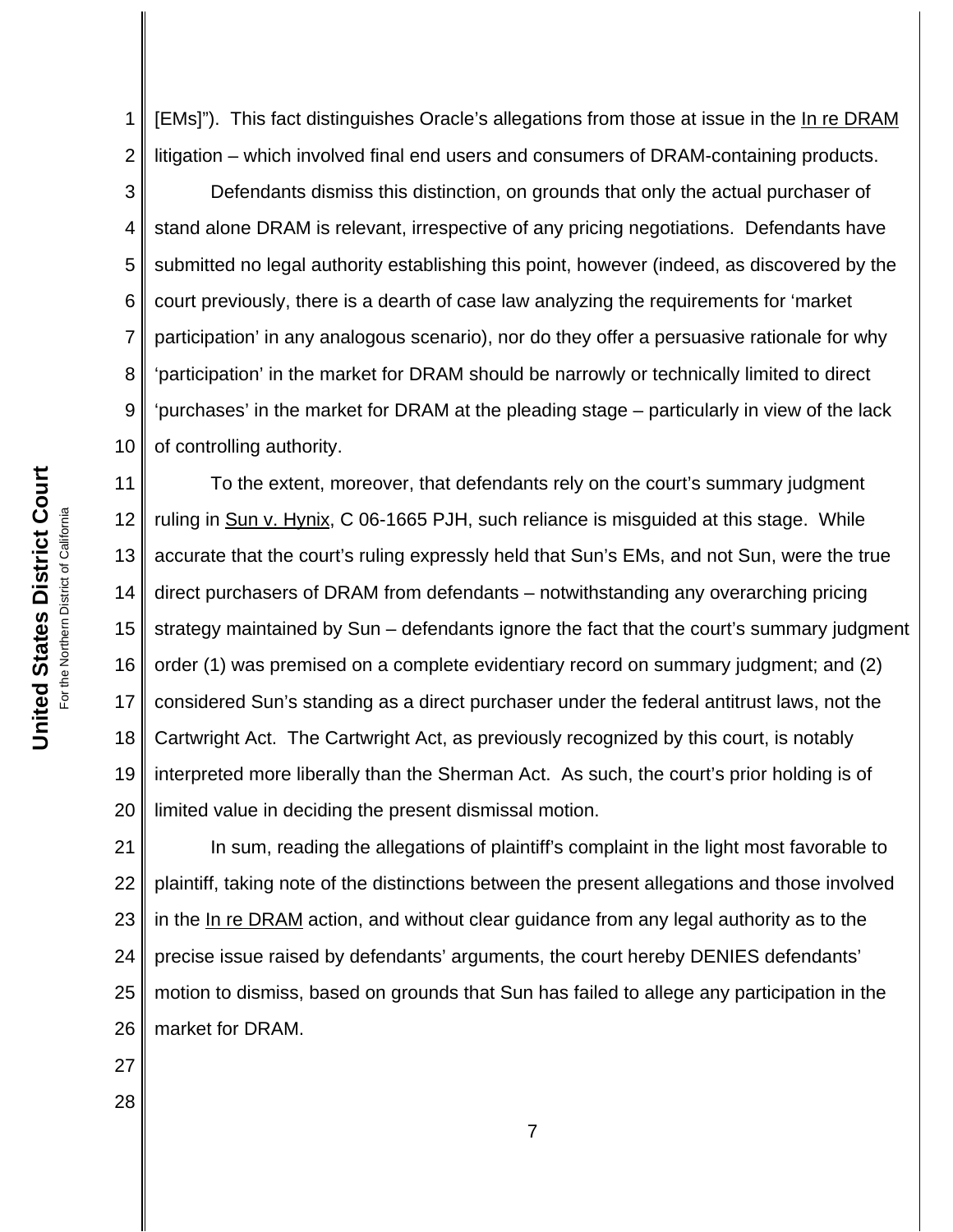## 2. Whether AGC Test is Otherwise Satisfied

2 3 4 5 6 7 8 9 10 Defendants also assert that, aside from the market participation requirement, plaintiff cannot otherwise allege that the AGC factors are satisfied, and that antitrust standing fails for this reason, as well. Specifically, defendants contend that three AGC factors cannot be satisfied – directness of the injury, the speculative nature of the harm, and the complexity in apportioning damages. Defendants highlight the alleged distribution chain involved in Sun's purchases of DRAM-containing products from the EMs, and note the complex number of steps involved in the distribution process – all of which suggests that plaintiff's alleged injuries are too remote, unduly speculative, and would introduce too much complexity in apportioning damages.

11 12 13 14 15 16 17 18 19 20 21 As a preliminary matter, plaintiff argues that the AGC test should not be applied to plaintiff's Cartwright Act claims. The court, however, did analyze and consider the identical issue in its ruling on the indirect purchasers' motion for judgment on the pleadings in In re DRAM. Analyzing the case law and relying on the Ninth Circuit's thorough reasoning Knevelbaard Dairies v. Kraft Foods, Inc., the court concluded that AGC should be applied to the Cartwright Act. See 232 F.3d 979 (9th Cir. 2000). Here, plaintiff presents no new case law that would warrant a departure from this holding, other than a general exhortation to refrain from applying AGC factors until the California Supreme Court or legislature has affirmatively required as much. Plaintiff presents no reasonable basis for ignoring the Ninth Circuit's own interpretation of the matter. Accordingly, the court continues to conclude that application of the AGC factors are appropriate.

22 23 24 25 26 27 Turning now to the merits of defendants' arguments, they do not justify dismissal for lack of antitrust standing. With respect to the first  $AGC$  factor  $-$  i.e., directness of the alleged injury, plaintiff alleges that Sun purchased servers and workstations containing DRAM from EMs, who purchased the DRAM at prices negotiated by Sun pursuant to Sun's own procurement mechanisms. See Complaint, ¶ 51. The court finds this allegation sufficient at the pleading stage to establish under the Cartwright Act that defendants'

28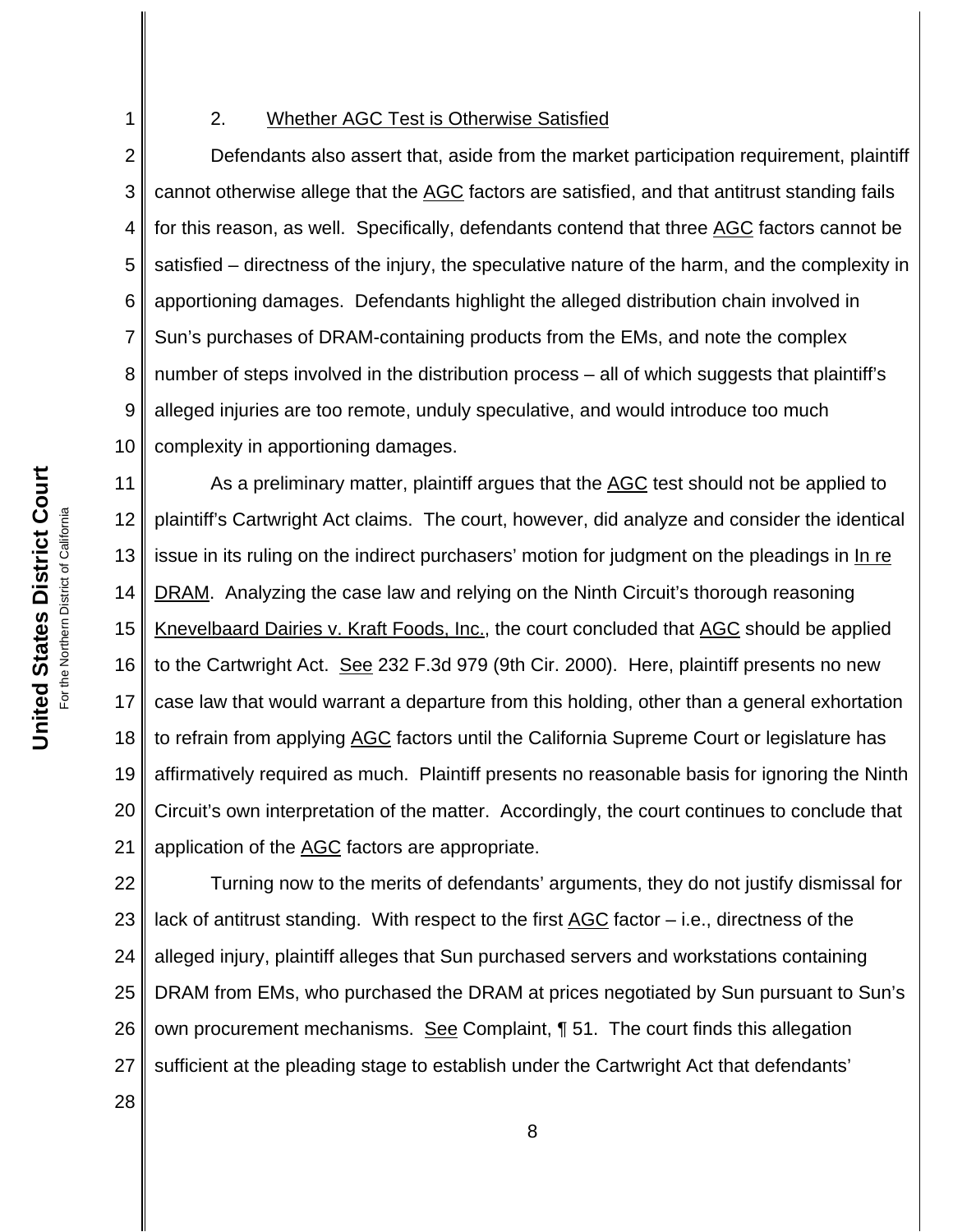1 2 3 4 5 6 7 8 9 10 11 allegedly unlawful activity in setting artificially high prices for stand alone DRAM was directly linked to the artificially high cost of DRAM purchased by the EMs at Sun's prices, and incorporated into the server and workstations that Sun purchased from the EMs. Given the set nature of the price for DRAM established by Sun and paid by the EMs, and the fact that this DRAM was used in products that were manufactured and sold to Sun directly by the EMs, with no middleman, plaintiff has alleged a sufficiently direct injury at this stage. Similarly, the court concludes that the limited nature of the supply chain and interactions pled by plaintiff (i.e., the negotiation of DRAM price by Sun, the purchase of DRAM by EMs and manufacture of servers and workstations on Sun's behalf for resale to Sun) also compels a finding that Sun's alleged injury and damages are not too speculative or unduly complex to apportion, at this juncture and pursuant to the Cartwright Act.

12 13 14 15 16 17 18 19 20 21 Defendants seek to combat plaintiff's showing by arguing that Sun's procurement mechanism, and the EMs' purchase of DRAM pursuant to that procurement mechanism, was in fact much more complex and intricate than plaintiffs' allegations suggest. However, in making this argument, defendants once again rely on the factual record underlying the court's prior summary judgment order in Sun v. Hynix. As already noted, it would be inappropriate at this juncture, to grant dismissal in this action based on facts introduced on summary judgment in a separate unrelated action. While defendants' characterization of the underlying facts may very well be correct, they must await the appropriate introduction of such evidence in this case, before asking the court to make findings based on that evidence.

22 23 24 25 26 Indeed, even if the court were to take notice of the earlier findings in Sun v. Hynix regarding Sun's procurement mechanisms, the court would also likely take notice of the fact that the EMs sold the servers and workstations they manufactured to Sun based on a cost-plus-percentage markup basis – which might very well suggest that Sun's damages *could* be apportioned without undue complexity.

27 28 In sum, however, given plaintiff's allegations and the early posture of this case, as